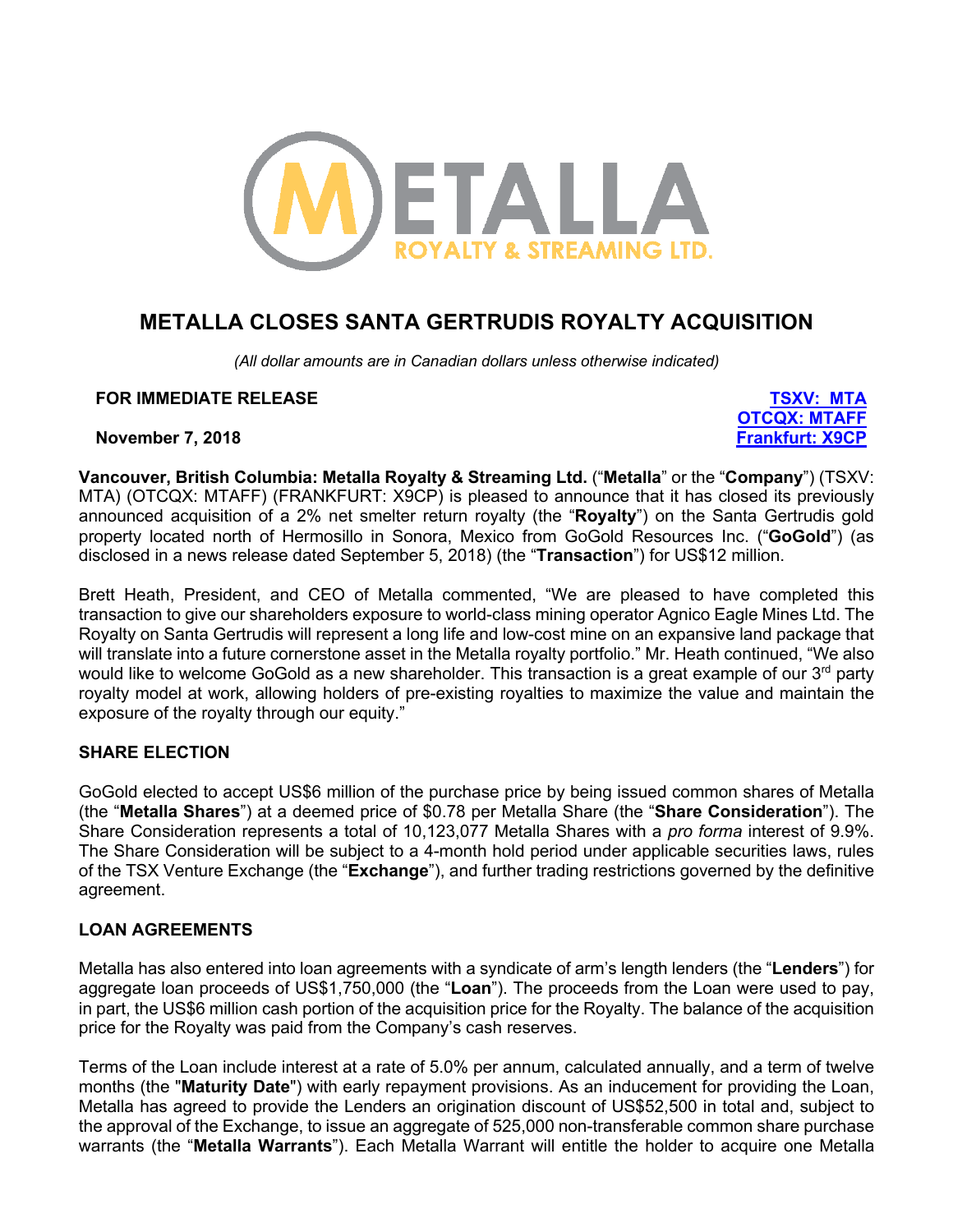Share at an exercise price of \$0.85 for a period of two years. (The term of the warrants is subject to the approval of the Exchange.) The Metalla Warrants and the underlying Metalla Shares to be issued upon exercise of the Metalla Warrants will be subject to a 4-month hold period under applicable securities laws. The Company has also granted the lenders as collateral a corporate guarantee on the wholly-owned subsidiary of Metalla that will hold the Royalty on the closing of the Transaction.

## **CAPITAL STRUCTURE**

Following the completion of the Transaction, the Metalla's issued and outstanding common shares are expected to be approximately 102 million, which includes 2.8 million Metalla common shares priced at \$0.78 to be issued pursuant to the automatic conversion of the convertible debenture held by Coeur Mining, Inc. (the "**Convertible Debenture**"). The Convertible Debenture automatically converts into Metalla Shares at future financings (at the future financing price) or asset acquisitions (at the acquisition price) to maintain Coeur's 19.99% until the outstanding principal is either converted in full or otherwise repaid. The remaining balance on the Convertible Debenture is expected to be US\$3.2 million the automatic conversion.

### **ABOUT METALLA**

Metalla is a precious metals royalty and streaming company. Metalla provides shareholders with leveraged precious metal exposure through a diversified and growing portfolio of royalties and streams. Our strong foundation of current and future cash-generating asset base, combined with an experienced team gives Metalla a path to become one of the leading gold and silver companies for the next commodities cycle.

For further information, please visit our website at www.metallaroyalty.com

### **ON BEHALF OF METALLA ROYALTY & STREAMING LTD.**

"Brett Heath"

President and CEO

### **CONTACT INFORMATION**

### **Metalla Royalty & Streaming Ltd.**

Brett Heath, President & CEO Phone: 604-696-0741 Email: info@metallaroyalty.com

Kristina Pillon, Investor Relations Phone: 604-908-1695 Email: kristina@metallaroyalty.com

Website: www.metallaroyalty.com

*Neither the TSX Venture Exchange nor its Regulation Services Provider (as that term is defined in the policies of the Exchange) accept responsibility for the adequacy or accuracy of this release.*

*No securities regulatory authority has either approved or disapproved of the contents of this news release. The securities being offered have not been, and will not be, registered under the United States Securities Act of 1933, as amended (the ''U.S. Securities Act''), or any state securities laws, and may not be offered or sold in the United States, or to, or for the account or benefit of, a*